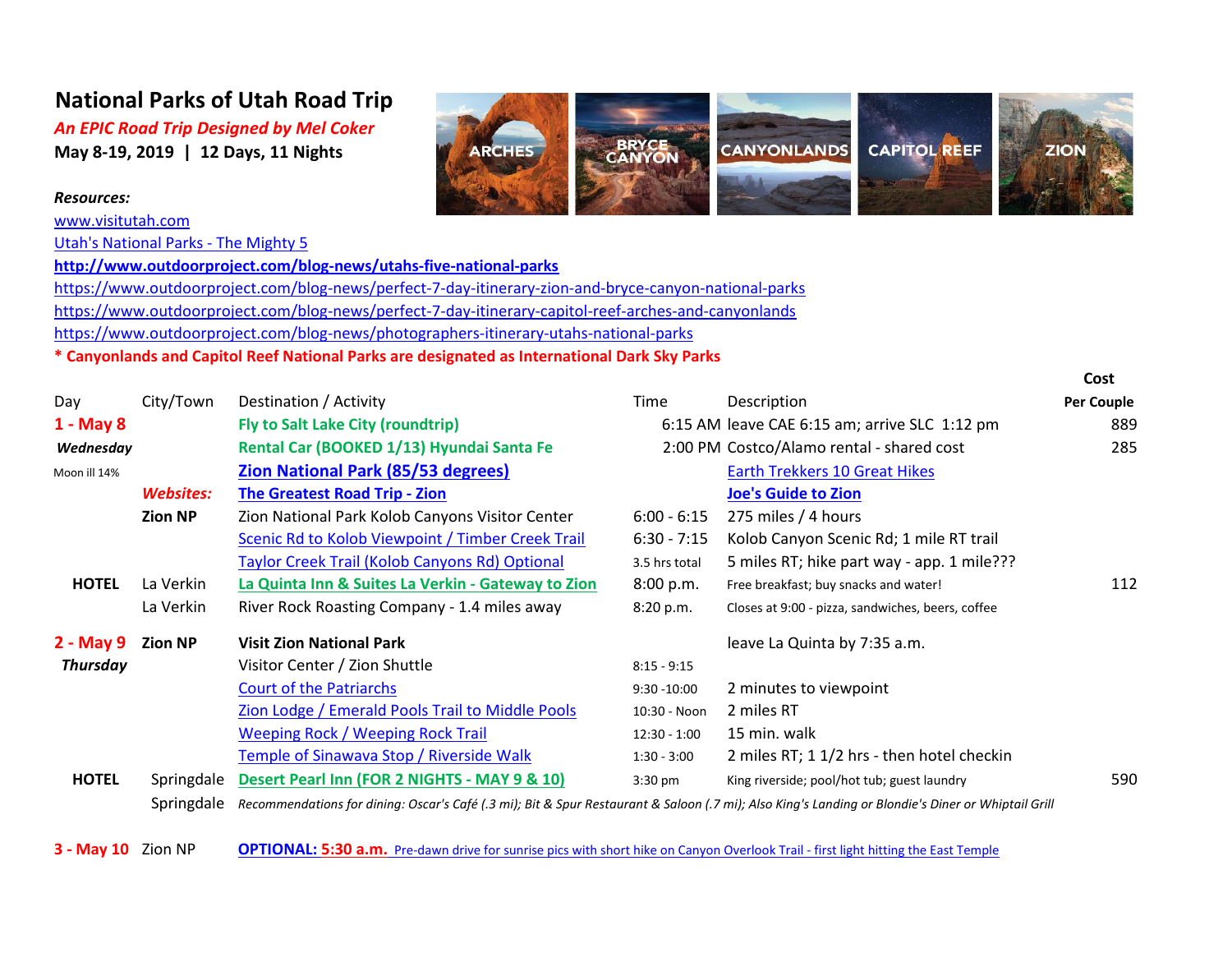| <b>Friday</b>       |                     | The Grotto / Angel's Landing Trail (walk part way)                                                       | $8:15 - 12:30$ | Iconic trail; 5 mi. RT (4 hrs); sheer dropoffs                    |     |
|---------------------|---------------------|----------------------------------------------------------------------------------------------------------|----------------|-------------------------------------------------------------------|-----|
|                     |                     | Or, Observation Point: take plenty of water/snacks/binocular                                             |                | <b>START EARLY! (5 hours)</b>                                     |     |
|                     |                     | Big Bend Shuttle Stop /                                                                                  | $12:45 - 1:45$ | <b>Great White Throne Viewpoint</b>                               |     |
|                     |                     | Pool time at hotel / Early Dinner                                                                        |                | Dinner - 6:15 ?                                                   |     |
|                     |                     | Canyon Junction Bridge shuttle or walk from visitor center                                               |                | 7:45 - 8:45 pm View of Watchmen for sunset - 8:28 pm              |     |
| 4 - May 11          | Springdale          | Leave Desert Pearl Inn                                                                                   | 8:15 a.m.      | Just coffee and we will have early lunch                          |     |
| Saturday Zion NP    |                     | <b>Canyon Overlook Trail</b>                                                                             | $8:30 - 9:30$  | On the way out of Zion; 1 mile RT (1 hr)                          |     |
|                     | Zion NP             | Checkerboard Mesa Viewpoint                                                                              | $9:45 - 10:00$ |                                                                   |     |
|                     | Hatch               | Hoodoo Hideout Cafe or Outlaw Saloon- Hwy 89                                                             | 11:15 - Noon   | Lunch! (Bob & Connie at Hoodoo Hideout)                           |     |
|                     |                     | <b>Bryce Canyon National Park (64/33 degrees)</b>                                                        |                | <b>NPS Virtual Tour</b>                                           |     |
|                     | <b>Websites:</b>    | <b>BryceCanyon.com</b>                                                                                   |                | <b>The Greatest Road Trip - Bryce Canyon</b>                      |     |
|                     |                     | <b>Fairyland Point Vista</b>                                                                             | $12:45 - 1:15$ | Great first view of Hoodoos                                       |     |
|                     | <b>Bryce Canyon</b> | <b>Visitor Center</b>                                                                                    | $1:45 - 2:20$  |                                                                   |     |
|                     |                     | Drive UT 63 to end at Rainbow Point                                                                      |                | ** 17 miles - NO stops; stop at vistas on the return (right side) |     |
|                     |                     | Yovimpa Point Vista & Rainbow Point Vista                                                                | $3:15 - 4:00$  |                                                                   |     |
|                     |                     | Hike: Bristlecone Loop Trail - 1 mile RT                                                                 | $4:15 - 5:00$  |                                                                   |     |
|                     |                     | Vistas: Black Birch Canyon (2.1 m); Ponderosa Canyon (.9 m); Agua Canyon (1.1 m); Natural Bridge (1.5 m) |                |                                                                   |     |
|                     |                     | <b>Back to Hotel</b>                                                                                     | 6:30 pm        |                                                                   |     |
| <b>HOTEL</b>        |                     | Bryson Canyon City Best Western Grand Hotel - 2 nights, May 11/12                                        |                | Free Breakfast; King Room; 3 miles to visitor center              | 446 |
| 5 - May 12 Bryce NP |                     | Sunrise Pt for Sunrise pics - optional - Mel does it!                                                    | $5:45 - 6:45$  | leave hotel by 5:45 - 4 miles / 10 minutes                        |     |
| Sunday              |                     | <b>Breakfast</b>                                                                                         | $7:00 - 7:45$  |                                                                   |     |
|                     |                     | Hike: Navajo Loop>Queens Garden>Rim Trail                                                                | $8:45 - 11:00$ | Start at Sunset Point - 2.8 miles total                           |     |
|                     |                     | <b>Inspiration Point Overlook</b>                                                                        | 11:15 - Noon   |                                                                   |     |
|                     |                     | Paria View Overlook                                                                                      | Noon - 12:30   |                                                                   |     |
|                     |                     | Bryce Point Overlook / Hat Shop Trail                                                                    |                | 12:30 - 3:00 4 miles RT to Hat Shop / Take lunch for trail        |     |
|                     |                     | <b>Ebenezer's Barn &amp; Grill</b>                                                                       | $6:45 - 9:30$  | <b>Cowboy Music Dinner Show</b>                                   | 75  |
| 6 - May 13          |                     | Leave Bryce Canyon NP                                                                                    |                | leave 6:30 am EARLY Depature! Coffee and snacks in the car.       |     |
| <b>Monday</b>       |                     | Bryce Canyon to Page, AZ to Mexican Hat, UT                                                              |                |                                                                   |     |
|                     |                     | Utah State Line Sign                                                                                     | $8:50 - 9:00$  | Quick Picture at State Line on US Hwy 89 (141 miles)              |     |
|                     |                     | Time change -- Now 8:00 a.m. in Arizona                                                                  | $***$          | Must be at Glen Canyon NRA by 8:10 for 8:30 tour                  |     |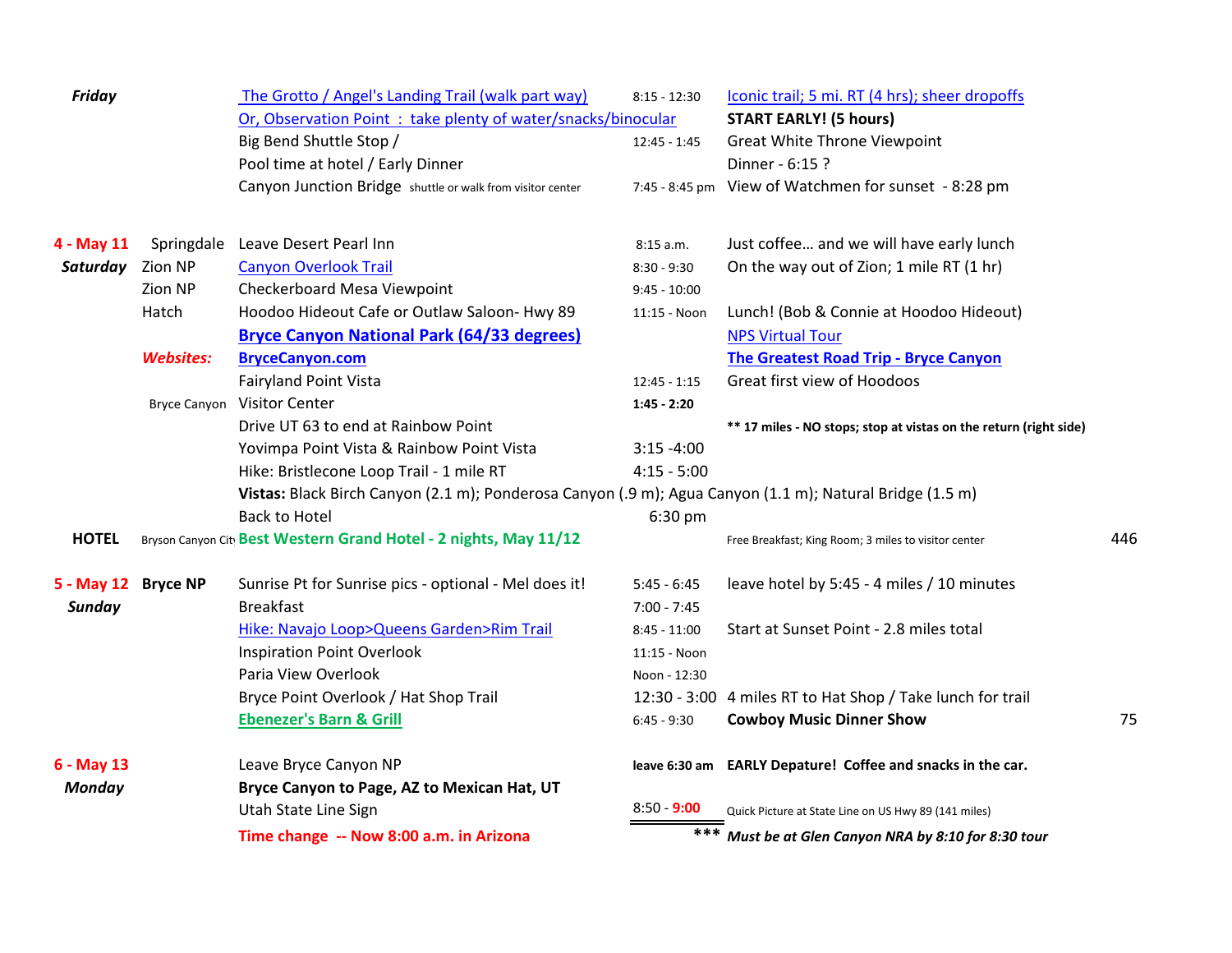|                | Page, AZ         | Glen Canyon National Recreation Area (& Dam)                                                            | $8:00 - 9:30$   | Dam tour lasts 45 minutes - 8:30 - 9:15                                | 10  |  |
|----------------|------------------|---------------------------------------------------------------------------------------------------------|-----------------|------------------------------------------------------------------------|-----|--|
|                | Page, AZ         | Glen Canyon Dam Overlook                                                                                | $9:45 - 10:00$  | Great pictures here                                                    |     |  |
|                | Page, AZ         | Horseshoe Bend - 4200 ft. elevation                                                                     |                 | 10:15 - 11:00 2/3 mile walk from parking lot; incredible views         |     |  |
|                | Page, AZ         | Lunch at Sonic in Page                                                                                  |                 | 11:00 - 11:30 Tight schedule - eat quickly! (2 hrs to Monument Valley) |     |  |
|                |                  | AZ/Utah State Line - Welcome to Utah Sign                                                               | 1:45            |                                                                        |     |  |
|                |                  | Time change -- Now 2:45 pm in Utah / Navajo                                                             | 2:45            | Best pics in AM in Monument Valley, but                                |     |  |
|                | AZ / UT          | Oljato-Monument Valley - fee \$20 per car                                                               | $3:00 - 6:15$   | <b>Monument Valley Guide by EarthTrekkers</b>                          | 10  |  |
|                | AZ / UT          | <b>Monument Valley Navajo Spirit Tours</b>                                                              | $3:00 - 6:15$   | Meet at Hogans in Tribal Park at 2:45                                  | 160 |  |
|                |                  | Forest Gump Point - MM Marker 13 Hwy 163                                                                | $6:30 - 6:45$   | Picture at iconic spot                                                 |     |  |
| <b>HOTEL</b>   | Mexican Hat      | <b>Hat Rock Inn</b>                                                                                     | 7:00 p.m.       | Swingin' Steak or Hat Rock Café for dinner                             | 150 |  |
| 7 - May 14     |                  | Sunrise pics over Monument Valley                                                                       | 6:00 a.m.       | Link for photography / 8 mi to Forest Gump Pt                          |     |  |
| <b>Tuesday</b> |                  | Leave Mexican Hat                                                                                       | 7:30            |                                                                        |     |  |
|                |                  | Drive to Mexican Hat Road (#2161) - 2 miles away                                                        | $7:35 - 8:00$   | Unmarked trail around Mexican Hat                                      |     |  |
|                |                  | Valley of the Gods Road Overlook - OPTIONAL                                                             | $8:05 - 8:30$   | 1/3 mile down a dirt road; 5.5 miles from Mexican Hat Rock Rd          |     |  |
|                |                  | Wilson Arch (Hwy 191); Hole N The Rock                                                                  | $10:15 - 10:45$ | Optional                                                               |     |  |
|                |                  | Lunch in Moab?                                                                                          | $11:00 - 11:50$ |                                                                        |     |  |
|                |                  | <b>Arches National Park (82/52 degrees)</b>                                                             |                 |                                                                        |     |  |
|                | <b>Websites:</b> | <b>The Greatest Road Trip - Arches</b>                                                                  | The Arches >>>  | <b>10 Amazing Hikes in Arches National Park</b>                        |     |  |
|                | <b>Arches NP</b> | <b>Arches National Park Visitor Center</b>                                                              |                 | Noon - 12:45 Earth Trekkers Best Things in Arches NP                   |     |  |
|                |                  | Park Avenue Trail                                                                                       | $1:00 - 2:00$   | 2 mile RT;                                                             |     |  |
|                |                  | La SaL Mountains Viewpoint                                                                              | $2:10 - 2:20$   |                                                                        |     |  |
|                |                  | <b>Balanced Rock</b>                                                                                    | $2:30 - 3:00$   | $1/2$ mile RT                                                          |     |  |
|                |                  | Windows Loop Trail                                                                                      | $3:00 - 4:00$   | 1 mile loop                                                            |     |  |
|                |                  | Double Arch Trail                                                                                       | $4:10 - 4:45$   | 6/10 mile RT                                                           |     |  |
|                |                  | Panorama Point Viewpoint                                                                                | $5:00 - 5:15$   |                                                                        |     |  |
|                |                  | Upper Delicate Arch Viewpoint (Optional)                                                                |                 | 1 mile roundtrip                                                       |     |  |
|                |                  | Hike Skyline Arch OR Landscape Arch (OPTIONAL)                                                          | $5:30 - 6:00$   | 4/10 mile RT                                                           |     |  |
|                |                  | Devil's Garden Trailhead / Landscape Arch (best)                                                        | $5:30 - 6:30$   | 1.6 mile RT; 309 ft. is longest arch!                                  |     |  |
|                |                  |                                                                                                         |                 | ** Snacks/sandwiches for lunch tomorrow **                             |     |  |
| May 14-16      | <b>HOTEL</b>     | <b>Red Cliffs Lodge (3 NIGHTS BOOKED)</b>                                                               | $6:45 - 7:15$   | <b>Shared Queen Cabin</b>                                              | 586 |  |
|                | <b>HOTEL</b>     | 1 cabin for all of us - booked; paid one night                                                          | Cowboy Grill >  | Breakfast & Lunch Buffets & Dinner (reservation)                       |     |  |
|                |                  | @Red Cliffs Moab Castle Creek Winery (11-6) / Moab Museum of Film & Western Heritage / The Cowboy Grill |                 |                                                                        |     |  |
|                |                  | Places to eat: The Cowboy Grill, The Sunset Grill (read about Charles Steen), The Atomic Grill & Lounge |                 |                                                                        |     |  |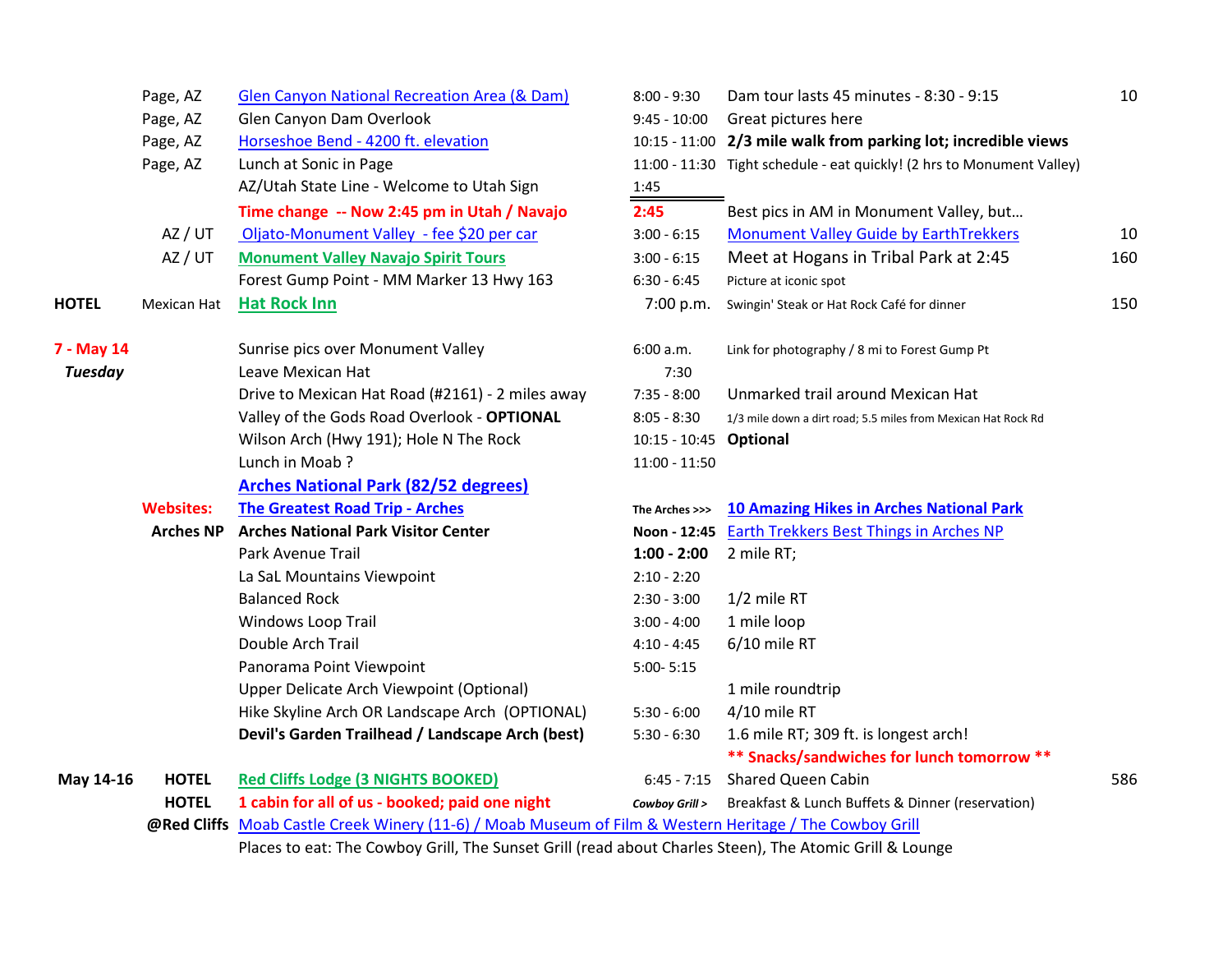| 8 - May 15           |                  | Leave hotel for Canyonlands National Park                                                                                              |                 | 7:15 AM 7:15 or earlier (maybe 6:15)? 1 hour to Mesa Arch trailhead |     |  |
|----------------------|------------------|----------------------------------------------------------------------------------------------------------------------------------------|-----------------|---------------------------------------------------------------------|-----|--|
| Wednesday            |                  | <b>Canyonlands National Park (78/48 degrees)</b>                                                                                       |                 | Earth Trekkers One Day in Canyonlands                               |     |  |
|                      | <b>Websites:</b> | <b>The Greatest Road Trip - Canyonlands</b>                                                                                            |                 | <b>Earth Trekkers Best in Canyonlands</b>                           |     |  |
|                      | Canyonlands      | Mesa Arch trail                                                                                                                        | $8:15 - 9:30$   | 1/2 mile RT; best at or just after sunrise (6:08 am)                |     |  |
|                      |                  | <b>Grand View Point Overlook</b>                                                                                                       | $9:45 - 10:00$  |                                                                     |     |  |
|                      | <b>OPTIONAL</b>  | Grand View Point Trail - 2 miles RT / 1 hour                                                                                           |                 | IF days starts earlier than 7:15 departure, do this!                |     |  |
|                      |                  | <b>Orange Cliffs Overlook</b>                                                                                                          | $10:05 - 10:15$ |                                                                     |     |  |
|                      |                  | White Rim Overlook Trail                                                                                                               |                 | 10:20 - 11:30 1.8 mi RT; great views                                |     |  |
|                      |                  | LUNCH stop (pack lunch previous day!)                                                                                                  |                 | 11:35 - 12:15 Picnic shelters at White Rim                          |     |  |
|                      |                  | <b>Buck Canyon Overlook</b>                                                                                                            | $12:20 - 12:35$ |                                                                     |     |  |
|                      |                  | <b>Candlestick Tower Overlook</b>                                                                                                      |                 | Noon - 12:10 Small turnoff (no sign)                                |     |  |
|                      |                  | <b>Green River Overlook</b>                                                                                                            |                 | 12:30 - 1:00 Green River views                                      |     |  |
|                      |                  | <b>Upheaval Dome Trail</b>                                                                                                             | $1:15 - 2:30$   | Hike to 2nd Viewpoint - 1.8 miles RT                                |     |  |
|                      |                  | <b>Whale Rock Trail</b>                                                                                                                | $2:35 - 3:10$   | 1 mile RT                                                           |     |  |
|                      |                  | Shafer Canyon Viewpoint                                                                                                                | $3:30 - 4:00$   |                                                                     |     |  |
|                      |                  | Visitor Center - Island in the Sky                                                                                                     | $4:05 - 4:45$   | Viewpoint here across the street is great                           |     |  |
|                      |                  | False Kiva (closed ?)                                                                                                                  |                 | www.gjhikes.com/2014/02/false-kiva.html                             |     |  |
|                      |                  | Return: Red Cliffs Lodge for winery, museum, dinner                                                                                    | 5:45            |                                                                     |     |  |
| 9 - May 16 Arches NP |                  | Delicate Arch - leave at 4:45 am !!! (50 min. drive)                                                                                   | $5:30 - 7:45$   | 3 miles RT / 2 hrs; fairly difficult; Spectacular arch!             |     |  |
| <b>Thursday</b>      |                  | If everyone does not go to Delicate Arch; 45 minutes back to Red Cliffs Lodge; back at 8:30                                            |                 |                                                                     |     |  |
|                      | Dead Horse Pt    | Dead Horse Point State Park / Visitor Center / Hike                                                                                    |                 | 9:30 - Noon leave Red Cliffs Lodge at 8:45 am                       | 10  |  |
|                      |                  | HIKE >>> East Rim Trail from Vis. Ctr > DHP > W. Rim Trail > Meander Overlook> Back to NECK > E. Rim Trail to Vis. Ctr. (app. 4 miles) |                 |                                                                     |     |  |
|                      | Moab             | Moab Lunch/Shopping                                                                                                                    | $1:00 - 4:00$   |                                                                     |     |  |
|                      | Moab             | Moab: Shop/Tom Till Gallery/Mexican Margarita                                                                                          | Moab YouTube    | Mexican: Miguel's Baja Grill or Fiesta Mexicana or La Hacienda      |     |  |
|                      | Moab             | <b>Canyonlands by Night &amp; Day - Dinner &amp; Boat Tour</b>                                                                         | $6:30 - 9:45$   | TAKE JACKET! Back to Red Cliffs Lodge app. 10:15 & PACK!            | 158 |  |
| 10 - May 17          |                  | Leave Red Cliffs Lodge                                                                                                                 | 7:45 a.m.       |                                                                     |     |  |
| <b>Friday</b>        |                  | <b>Capitol Reef National Park (75/48 degrees)</b>                                                                                      |                 | 140 miles from Moab; 2 hrs                                          |     |  |
|                      | <b>Website:</b>  | <b>The Greatest Road Trip - Capitol Reef</b>                                                                                           |                 | The Mandagies: Capitol Reef NP                                      |     |  |
|                      |                  | Capitol Reef Orientation Pullout                                                                                                       | $9:45 - 10:00$  | Near east park entrance                                             |     |  |
|                      |                  | Hickman Bridge trail                                                                                                                   | $10:15 - 11:15$ | 2 mile RT; Natural bridge, canyon views                             |     |  |
|                      |                  | Capitol Reef Visitor Center                                                                                                            | $11:20 - 11:45$ |                                                                     |     |  |
|                      |                  |                                                                                                                                        |                 |                                                                     |     |  |